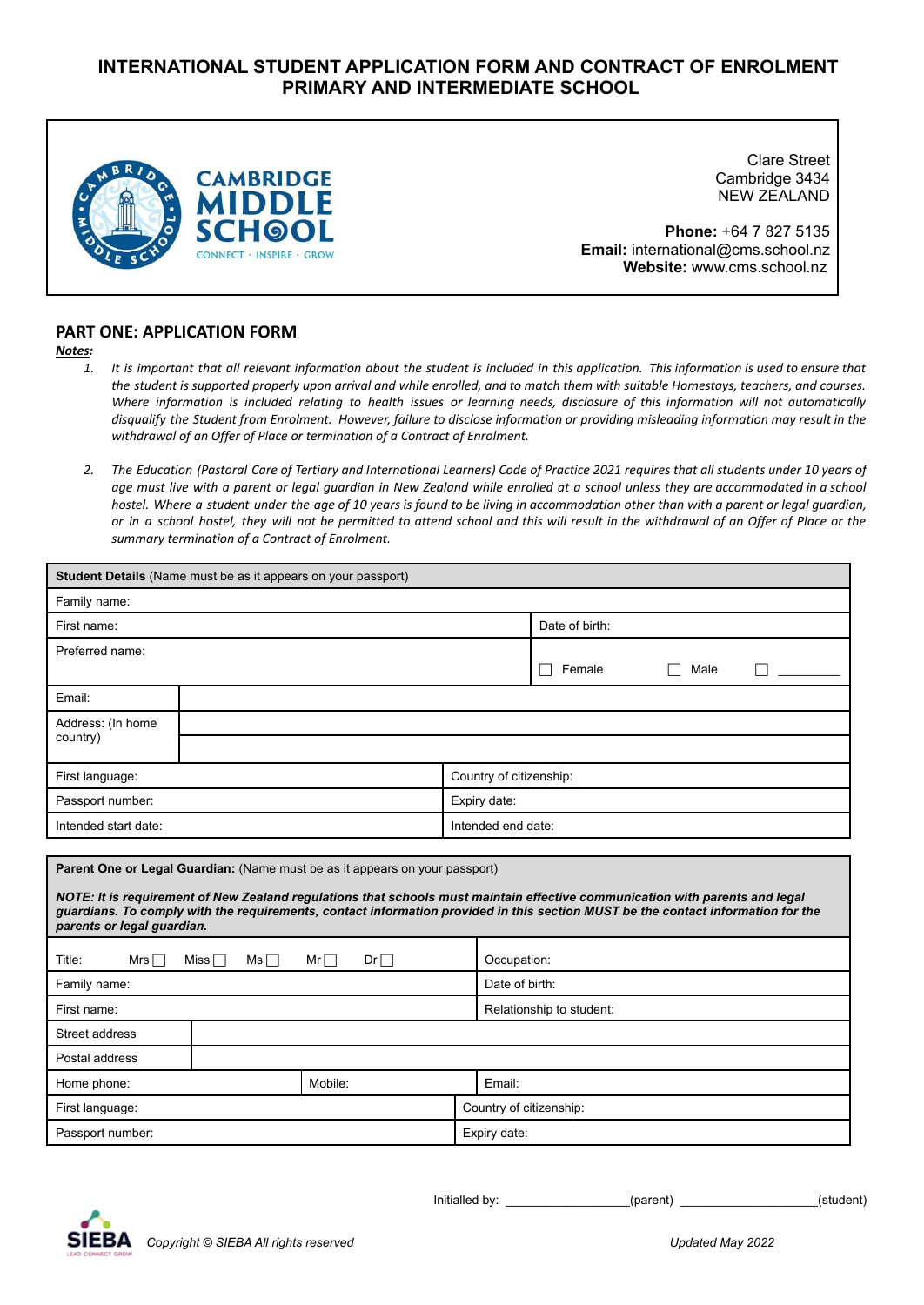| <b>Parent Two or Legal Guardian:</b> (Name must be as it appears on your passport) |  |  |
|------------------------------------------------------------------------------------|--|--|
|------------------------------------------------------------------------------------|--|--|

| NOTE: It is requirement of New Zealand regulations that schools must maintain effective communication with parents and legal<br>guardians. To comply with the requirements, contact information provided in this section MUST be the contact information for the<br>parents or legal guardian.                                                                                                                                                                                                                                                                                                                                                                                                                    |            |            |                |                                                                                                                              |
|-------------------------------------------------------------------------------------------------------------------------------------------------------------------------------------------------------------------------------------------------------------------------------------------------------------------------------------------------------------------------------------------------------------------------------------------------------------------------------------------------------------------------------------------------------------------------------------------------------------------------------------------------------------------------------------------------------------------|------------|------------|----------------|------------------------------------------------------------------------------------------------------------------------------|
| Title:<br>Mrs                                                                                                                                                                                                                                                                                                                                                                                                                                                                                                                                                                                                                                                                                                     | Miss<br>Ms | Dr<br>$Mr$ | Occupation:    |                                                                                                                              |
| Family name:                                                                                                                                                                                                                                                                                                                                                                                                                                                                                                                                                                                                                                                                                                      |            |            | Date of birth: |                                                                                                                              |
| First name:                                                                                                                                                                                                                                                                                                                                                                                                                                                                                                                                                                                                                                                                                                       |            |            |                | Relationship to student:                                                                                                     |
| Street address:                                                                                                                                                                                                                                                                                                                                                                                                                                                                                                                                                                                                                                                                                                   |            |            |                |                                                                                                                              |
| Postal address:                                                                                                                                                                                                                                                                                                                                                                                                                                                                                                                                                                                                                                                                                                   |            |            |                |                                                                                                                              |
| Home phone:                                                                                                                                                                                                                                                                                                                                                                                                                                                                                                                                                                                                                                                                                                       |            | Mobile:    |                | Email:                                                                                                                       |
| First language:                                                                                                                                                                                                                                                                                                                                                                                                                                                                                                                                                                                                                                                                                                   |            |            |                | Country of citizenship:                                                                                                      |
| Passport number:                                                                                                                                                                                                                                                                                                                                                                                                                                                                                                                                                                                                                                                                                                  |            |            | Expiry date:   |                                                                                                                              |
|                                                                                                                                                                                                                                                                                                                                                                                                                                                                                                                                                                                                                                                                                                                   |            |            |                |                                                                                                                              |
| Emergency Contact (In home country, other than parents):                                                                                                                                                                                                                                                                                                                                                                                                                                                                                                                                                                                                                                                          |            |            |                |                                                                                                                              |
| Contact's name:                                                                                                                                                                                                                                                                                                                                                                                                                                                                                                                                                                                                                                                                                                   |            |            |                |                                                                                                                              |
| Relationship to the student:<br>Mobile phone:                                                                                                                                                                                                                                                                                                                                                                                                                                                                                                                                                                                                                                                                     |            |            |                |                                                                                                                              |
| Home phone:                                                                                                                                                                                                                                                                                                                                                                                                                                                                                                                                                                                                                                                                                                       |            |            |                |                                                                                                                              |
| Email address:                                                                                                                                                                                                                                                                                                                                                                                                                                                                                                                                                                                                                                                                                                    |            |            |                |                                                                                                                              |
|                                                                                                                                                                                                                                                                                                                                                                                                                                                                                                                                                                                                                                                                                                                   |            |            |                |                                                                                                                              |
| Agent Information (If using an agent)                                                                                                                                                                                                                                                                                                                                                                                                                                                                                                                                                                                                                                                                             |            |            |                |                                                                                                                              |
| Agency name:                                                                                                                                                                                                                                                                                                                                                                                                                                                                                                                                                                                                                                                                                                      |            |            |                |                                                                                                                              |
| Agent name:                                                                                                                                                                                                                                                                                                                                                                                                                                                                                                                                                                                                                                                                                                       |            |            |                |                                                                                                                              |
| Agent email address:                                                                                                                                                                                                                                                                                                                                                                                                                                                                                                                                                                                                                                                                                              |            |            | Phone:         |                                                                                                                              |
| <b>Medical Information</b>                                                                                                                                                                                                                                                                                                                                                                                                                                                                                                                                                                                                                                                                                        |            |            |                |                                                                                                                              |
| Name of doctor (in home country):                                                                                                                                                                                                                                                                                                                                                                                                                                                                                                                                                                                                                                                                                 |            |            |                |                                                                                                                              |
| Phone number of doctor:                                                                                                                                                                                                                                                                                                                                                                                                                                                                                                                                                                                                                                                                                           |            |            |                |                                                                                                                              |
|                                                                                                                                                                                                                                                                                                                                                                                                                                                                                                                                                                                                                                                                                                                   |            |            |                | Does the student have any history of previous physical or mental health illness or problems that may affect their enrolment? |
|                                                                                                                                                                                                                                                                                                                                                                                                                                                                                                                                                                                                                                                                                                                   |            |            |                |                                                                                                                              |
| $\Box$ Yes<br>$\Box$ No<br>If 'Yes', please provide details including doctor or hospital reports (attach more pages if required).                                                                                                                                                                                                                                                                                                                                                                                                                                                                                                                                                                                 |            |            |                |                                                                                                                              |
| $\Box$ No<br>Has the student been fully vaccinated for Covid-19?<br>$\sqcap$ Yes                                                                                                                                                                                                                                                                                                                                                                                                                                                                                                                                                                                                                                  |            |            |                |                                                                                                                              |
| Number of doses:<br>If 'Yes', please provide: Name of the vaccine:<br>Please attached evidence of vaccination to this application.                                                                                                                                                                                                                                                                                                                                                                                                                                                                                                                                                                                |            |            |                |                                                                                                                              |
| Has the student been vaccinated for diseases other than Covid-19?                                                                                                                                                                                                                                                                                                                                                                                                                                                                                                                                                                                                                                                 |            |            |                |                                                                                                                              |
| ∏No<br>$\sqsupset$ Yes<br>If 'Yes', please provide a copy of the vaccination certificate/s.                                                                                                                                                                                                                                                                                                                                                                                                                                                                                                                                                                                                                       |            |            |                |                                                                                                                              |
| Please tick the appropriate box if you suffer from or have suffered from any of the following medical conditions:                                                                                                                                                                                                                                                                                                                                                                                                                                                                                                                                                                                                 |            |            |                |                                                                                                                              |
| □ Back/Neck problems<br>$\Box$ Allergy to bee/wasp stings<br>□ Asthma<br>□ Glandular Fever<br>$\Box$ Migraines<br>□ HIV or AIDS<br>□ Diabetes<br>□ Depression/Anxiety<br>$\Box$ Hepatitis A, B or C<br>□ Heart Condition<br>□ ADD/ADHD<br>□ Food Allergies<br>$\Box$ Tuberculosis<br>$\Box$ Allergies<br>$\Box$ Eating Disorder<br>□ Behavioural Difficulties □ Learning Difficulties<br>□ Mental Illness<br>$\Box$ Epilepsy<br>$\Box$ Mobility issues<br>□ Depression/Anxiety □ Autism Spectrum Disorder □ Asperger's Syndrome □ Covid-19<br>□ Other: (Please describe)<br>Does the student have any medical implants (such as metal implants) that may affect receiving medical treatment while in New Zealand? |            |            |                |                                                                                                                              |
|                                                                                                                                                                                                                                                                                                                                                                                                                                                                                                                                                                                                                                                                                                                   |            |            |                |                                                                                                                              |



Initialled by: \_\_\_\_\_\_\_\_\_\_\_\_\_\_\_\_\_\_(parent) \_\_\_\_\_\_\_\_\_\_\_\_\_\_\_\_\_\_\_\_(student)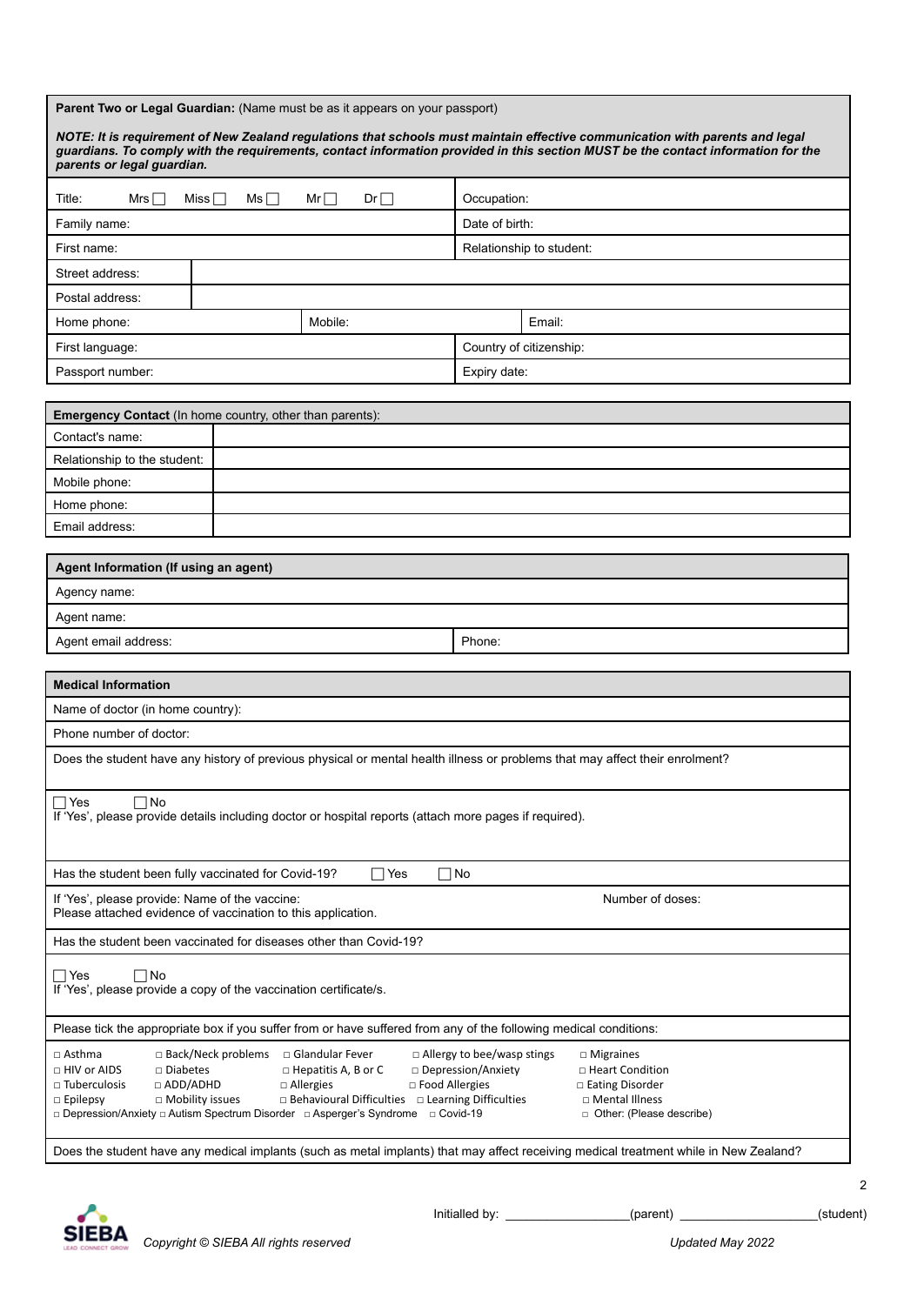# $\neg$  Yes  $\neg$  No

If 'Yes', please provide details (attach more pages if required).

## Is the student currently on any medication?

## $\Box$ Yes  $\Box$ No

If 'Yes', please provide details (attach more pages if required).

Please note: If you suffer from conditions requiring medication, it is advisable to bring your own medication to New Zealand. You will be required to notify the<br>school regarding any medications that you bring with you.

Is there anything further regarding the health of the student that the school needs to be aware of in enrolling and supporting the student as an international student?

 $\Box$  Yes  $\Box$  No If 'Yes', please provide details (attach more pages if required).

Do you agree to the school providing over-the-counter medication \*such as acetaminophen, paracetamol or ibuprofen?

 $\Box$ Yes  $\Box$ No

If 'No' please specify what medications you do not want the student to receive:

| <b>Learning Information</b>                                                                                                     |                   |  |  |  |
|---------------------------------------------------------------------------------------------------------------------------------|-------------------|--|--|--|
| Current school:                                                                                                                 | Grade/Year level: |  |  |  |
| If the student does not currently attend school, please give reason and date of last attendance:                                |                   |  |  |  |
| Please describe your learning goals for studying in a New Zealand school (attach more pages if required).                       |                   |  |  |  |
| How many years of schooling not including pre-school education has the student had?                                             |                   |  |  |  |
| During this time, has the student not attended school for 1 month or longer?<br>If Yes, please give details (dates and reason): | ∩No<br>Yes        |  |  |  |
| Please provide a copy of the lastest two school reports for the student with this application.                                  |                   |  |  |  |
| Does the student have any learning difficulties which may require extra school support or services?                             |                   |  |  |  |
| $\Box$ Yes<br>$\Box$ No<br>If 'Yes', please provide details (attach more pages if required).                                    |                   |  |  |  |
| Does the student have behavioural difficulties which may require extra school support or services?                              |                   |  |  |  |
| $\Box$ Yes<br>∩No<br>If 'Yes', please provide details (attach more pages if required).                                          |                   |  |  |  |

| <b>General Details</b>                                                       |  |                |  |               |       |  |
|------------------------------------------------------------------------------|--|----------------|--|---------------|-------|--|
| Has the student previously applied for entry to the school?                  |  | Yes            |  | $\Box$ No     |       |  |
| If yes, when?                                                                |  |                |  |               |       |  |
| Has the student ever had a family member or relative enrolled at the school? |  |                |  | Yes           | No.   |  |
| Name:                                                                        |  | Year attended: |  |               |       |  |
| Has the student previously studied at any other NZ school?                   |  | $\Box$ Yes     |  | No            |       |  |
| If yes, please state the name of the school:                                 |  |                |  | Dates:        |       |  |
| How many years has the student studied English?                              |  |                |  | <b>Months</b> | Years |  |

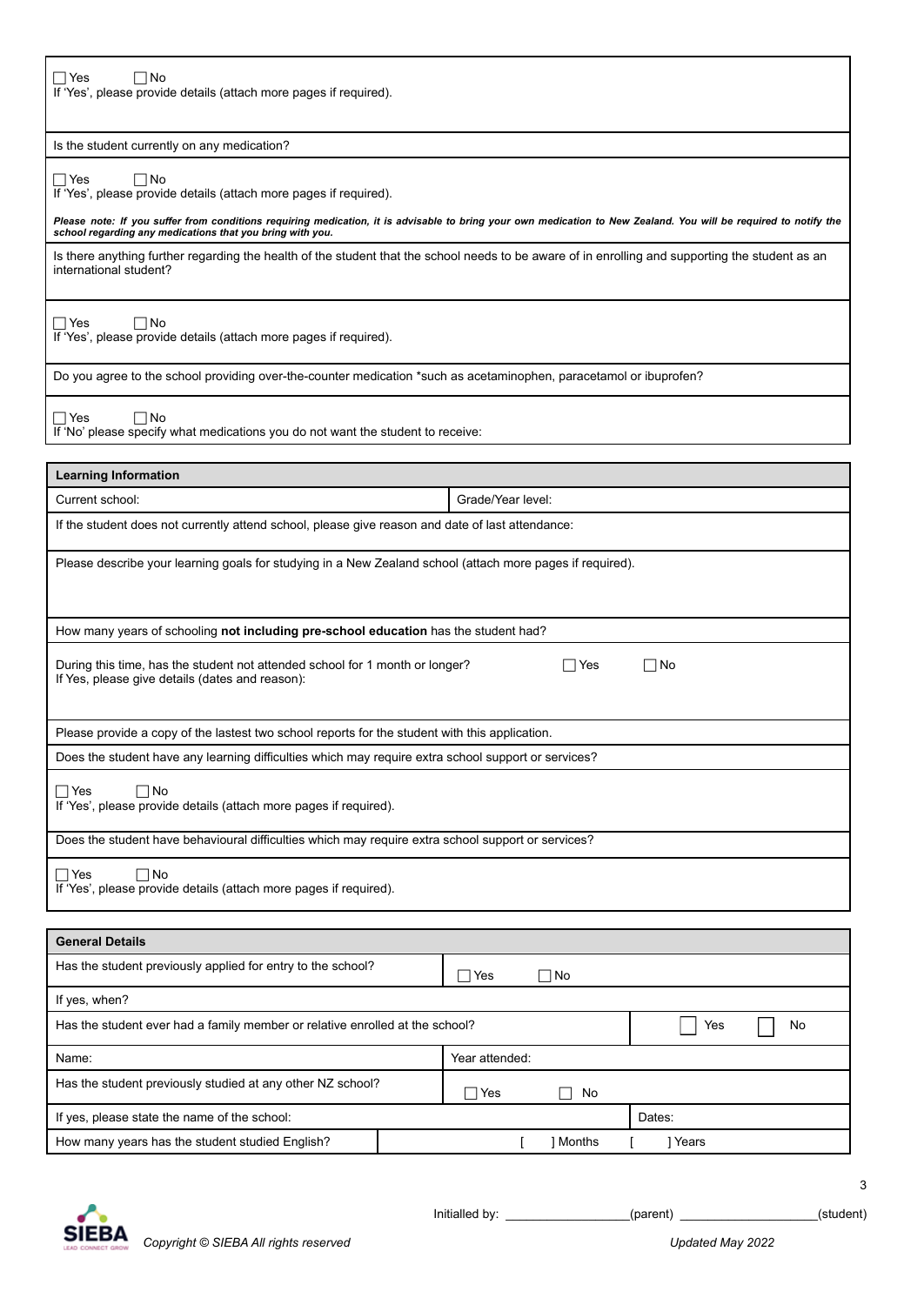| Please indicate the students' level of English: | Able to hold simple conversations<br>Complete beginner              |     |      |      |       |    |
|-------------------------------------------------|---------------------------------------------------------------------|-----|------|------|-------|----|
|                                                 | Able to understand enough to know what is going on in the classroom |     |      |      |       |    |
| Do the student's parents speak or read English? | Speak                                                               | Yes | l No | Read | ∩ Yes | No |

| <b>Accommodation Requirements:</b>                                                                                                                                                                                                                                                           |  |  |  |  |
|----------------------------------------------------------------------------------------------------------------------------------------------------------------------------------------------------------------------------------------------------------------------------------------------|--|--|--|--|
| NOTE: The Education (Pastoral Care of Tertiary and International Learners) Code of Practice 2021 requires that all students under 10<br>years of age must live with a parent or legal guardian in New Zealand while enrolled at a school unless they are accommodated in a<br>school hostel. |  |  |  |  |
| The student will live with a residential caregiver: (Please select the type of residential careviger the student will live with)<br>$\Box$ School hostel<br>$\Box$ Designated caregiver (relative or family friend)<br><b>□ Homestay</b><br><b>OR</b>                                        |  |  |  |  |
| The student will live with: $\Box$ Parent or legal guardian                                                                                                                                                                                                                                  |  |  |  |  |
| Does the student have any food allergies or special dietary requirements?                                                                                                                                                                                                                    |  |  |  |  |
| $\Box$ Yes<br>$\Box$ No<br>If 'Yes', please provide details (attach more pages if required).                                                                                                                                                                                                 |  |  |  |  |
| Does the student have any other special requirements for accommodation? (pets, cultural or religious requirements, phobias)                                                                                                                                                                  |  |  |  |  |
| $\Box$ Yes<br>⊟No<br>If 'Yes', please provide details (attach more pages if required).                                                                                                                                                                                                       |  |  |  |  |
| If living with a host family (10 years of age or over only), please provide a brief letter introducing the student to the host family and attach the<br>letter to this application                                                                                                           |  |  |  |  |
| Designated Caregiver Details (If the student is staying with a relative or close family friend)                                                                                                                                                                                              |  |  |  |  |
| Name of caregiver/s:                                                                                                                                                                                                                                                                         |  |  |  |  |
| Address (in NZ):                                                                                                                                                                                                                                                                             |  |  |  |  |
|                                                                                                                                                                                                                                                                                              |  |  |  |  |
| Mobile:<br>Home phone:                                                                                                                                                                                                                                                                       |  |  |  |  |
| Email:                                                                                                                                                                                                                                                                                       |  |  |  |  |
| Relationship to student:                                                                                                                                                                                                                                                                     |  |  |  |  |
|                                                                                                                                                                                                                                                                                              |  |  |  |  |
| <b>Insurance Details</b>                                                                                                                                                                                                                                                                     |  |  |  |  |

| Moundinos Doluno                                                                                                                                                                    |       |     |  |
|-------------------------------------------------------------------------------------------------------------------------------------------------------------------------------------|-------|-----|--|
| Do you wish to purchase insurance through the school?                                                                                                                               | l Yes | ∃No |  |
| NOTE: If you are purchasing your own insurance for the student, you must provide an English copy of the policy and certificate to the school<br>before departure from home country. |       |     |  |
|                                                                                                                                                                                     |       |     |  |

If you wish to purchase your insurance through the school, please ensure the medical information section on this form is completed fully and *accurately to ensure appropriate coverage for the student for any pre-existing conditions they may have.*

| Checklist of documents and Information you must include with your application                                                                                                                                   |                          |  |  |  |  |  |
|-----------------------------------------------------------------------------------------------------------------------------------------------------------------------------------------------------------------|--------------------------|--|--|--|--|--|
| Photograph of the student                                                                                                                                                                                       | Passport size photograph |  |  |  |  |  |
| A copy of the student's last two school reports                                                                                                                                                                 |                          |  |  |  |  |  |
| A hand-written letter from the student, if possible, introducing themselves, and explaining<br>their reasons for wanting to study at the school                                                                 |                          |  |  |  |  |  |
| A copy of the student's passport including passport number and expiry date                                                                                                                                      |                          |  |  |  |  |  |
| A copy of the student's insurance policy details, if booking their own, with English<br>translation (this may be submitted after enrolment is confirmed but must be prior to<br>departure from the home country |                          |  |  |  |  |  |
| A copy of the student's vaccination certificate                                                                                                                                                                 |                          |  |  |  |  |  |

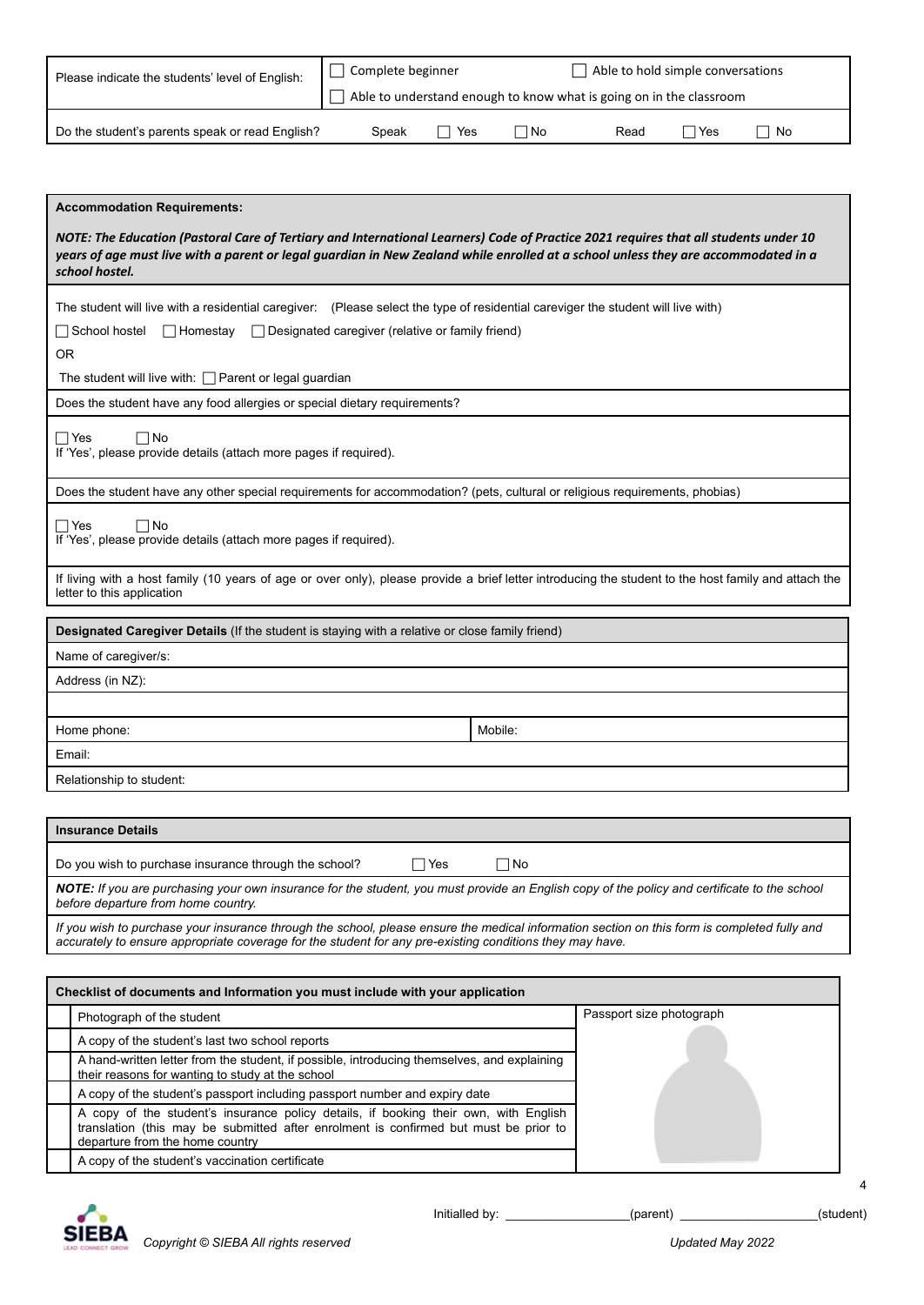# **PART TWO:**

## **THE TERMS AND CONDITIONS ATTACHED TO THIS APPLICATION, FORM AND GOVERN THE STUDENT'S TUITION AT THE SCHOOL. BY SIGNING BELOW THE SCHOOL AND THE PARENTS OR LEGAL GUARDIAN AGREE TO THOSE TERMS AND CONDITIONS. PLEASE ENSURE THE TERMS AND CONDITIONS ARE READ CAREFULLY.**

# **Terms and Conditions:**

## **Definitions**

1. For the purposes of this Agreement the following terms shall have the following meanings:

**Accommodation** means the residential accommodation provided to the Student.

**Accommodation Agreement** means the agreement between the School and the Parents, which governs the Student's accommodation arrangements.

**Act** means the Education and Training Act 2020.

**Agreement** means this Agreement including these terms and conditions and any schedules.

**Application Form** means the standard enrolment form which forms the cover page of this Agreement.

**Code** means the Education (Pastoral Care of Tertiary and International Learners) Code of Practice 2021.

**Designated Caregiver** has the meaning as set out in the Code.

**Disciplinary Action** includes termination of this Agreement and suspension, expulsion and exclusion of the Student as those terms are defined in the Act.

**Fee** means fees payable by the Parents to the School as per the Fee Schedule.

**Fee Schedule** means the schedule of fees for Tuition, Accommodation and other charges, which is available from the School on request and may be updated from time to time.

**Homestay** has the meaning as set out in the Code.

**Legal Guardian** means the person or persons who is legally the guardian of the Student in their home country and has the legal right to make decisions about their care, education and well-being. It can include parents, where they have the right to make decisions for the Student.

**Offer of Place** means a Confirmed Offer of Place and does not include any provisional offer.

**Parent** means the student's biological or legally adoptive parent. Except where the context requires otherwise, references to Parents in this agreement includes Legal Guardians and also includes a single Parent who has the sole right of guardianship in relation to the child.

**Residential Caregiver** has the meaning as set out in the Code.

**School** means the school referred to in the annexed Application Form.

**School Hostel** has the meaning as set out in the Code.

**Student** means the student referred to in the annexed Application Form.

**Termination** means termination of the Agreement and includes termination by the School expelling or excluding the **Student** 

**Tuition** means the education of the Student at the School or, in appropriate circumstances, education provided to the Student by the School through online, remote or distance learning.

**Period of Enrolment** means any period for which Fees are paid

and for the purpose of this Agreement the enrolment of the Student begins on the course start date stated in the Student's Offer of Place and ends on the course end date stated in the Student's Offer of Place, or on such earlier date as the parties agree or the School terminates the Agreement according to clause 29 or 31 of the Agreement.

**Welfare Issue** means any situation where the School holds a concern about the Student's safety or wellbeing, or where the School considers it cannot meet its obligations under the Code and/or the Act with respect to the Student's health and safety for any reason.

## **Preliminary Provisions**

- 2. The Agreement is declared to be a Contract of Enrolment in terms of section 10 of the Act.
- 3. The School shall provide Tuition to the Student in line with school policies, the Code, the Act and any other applicable laws, in return for the payment of the Fee.

#### **Terms of Agreement**

- 4. Unless otherwise agreed in writing between the parties, the School's responsibility for the Student begins on the first day of the Period of Enrolment and ends on the last day of the Period of Enrolment, or in the event that the Student's Tuition is terminated, on the date of termination. The parties agree that any period of time in which the Student is in New Zealand before or after the Period of Enrolment will be at the risk of the Student and Parents and that the School will have no legal or moral responsibility for what occurs during this period unless otherwise agreed in writing.
- 5. Except in the circumstances described in clauses 6, 7 and 8, the conditions in this Agreement apply for the whole time the Student is enrolled at the School during a Period of Enrolment. The Agreement may be renewed on application to the School in writing. Renewal of this Agreement is at the sole and absolute discretion of the School and is subject to satisfactory performance and attendance by the Student and the School making an Offer of Place for a further Period of Enrolment and the payment of Fees. For avoidance of doubt, should this Agreement be renewed the Period of Enrolment for the renewed term shall be that stated in the Offer of Place issued by the School to the Student for the renewed term.
- 6. The School is not responsible for the Student if the Student chooses to leave New Zealand during the Period of Enrolment. Should the Student leave New Zealand during the Period of Enrolment other than as part of a School organised trip the School's responsibility for the Student shall end upon the Student's departure and resume upon the Student returning to New Zealand.
- 7. This Agreement is considered to be written agreement from the parents that the School is not responsible for the Student's day-to-day care where the student is in the custody of a Residential Caregiver who is a supervisor for the Student while the Student is in temporary accommodation and that



*Copyright © SIEBA All rights reserved Updated May 2022*

Initialled by: \_\_\_\_\_\_\_\_\_\_\_\_\_\_\_\_\_\_(parent) \_\_\_\_\_\_\_\_\_\_\_\_\_\_\_\_\_\_\_(student)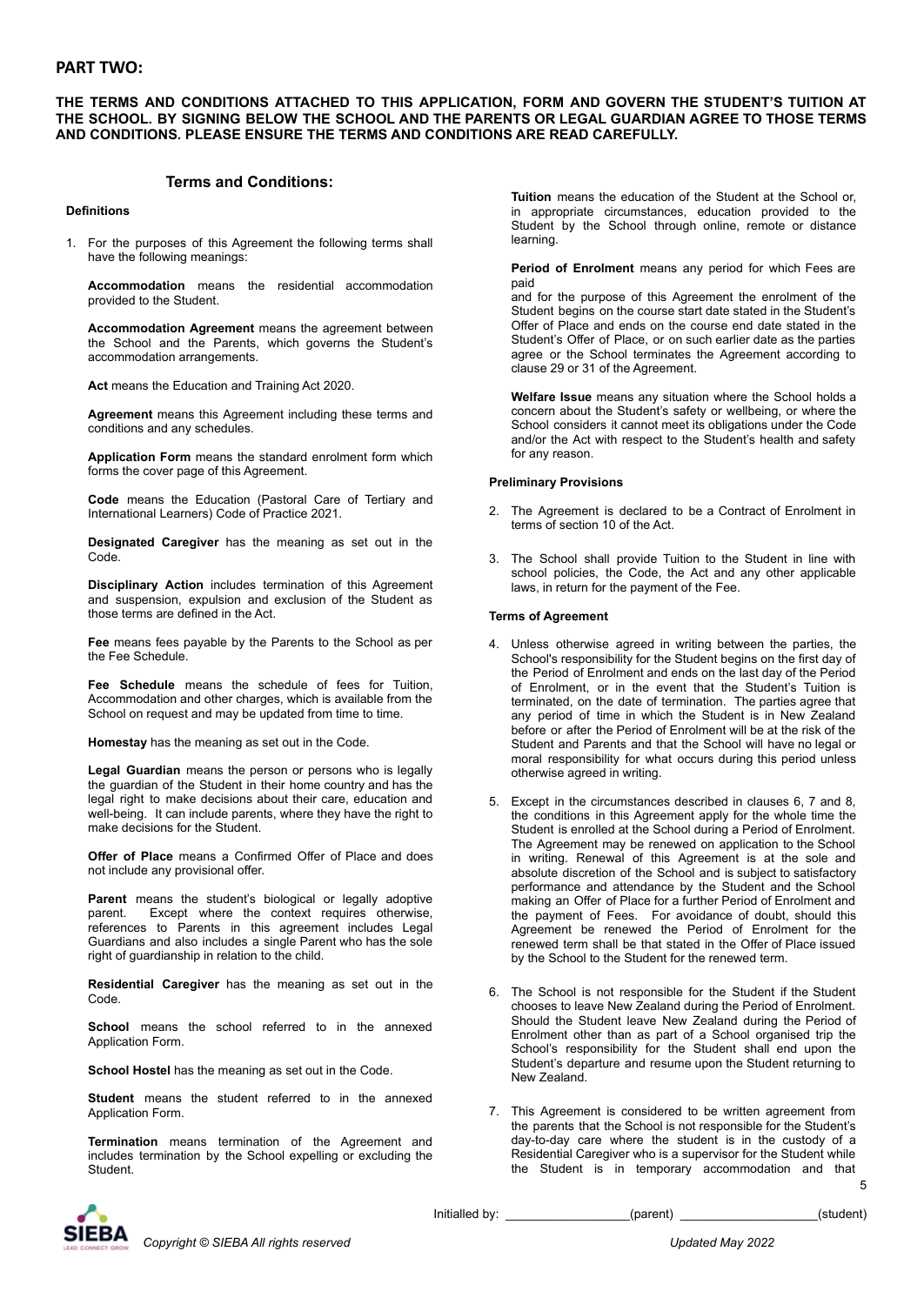supervisor is not a resident of New Zealand and is travelling with or accompanying the Student for the purpose of supervising them during the Period of Enrolment.

- 8. The School is not responsible for the Student's day-to-day care where the Student is in the custody of a person approved by the Parent as part of a transfer of care arrangement in accordance with the Code.
- 9. During the Period of Enrolment the Student must keep the School reasonably informed of their whereabouts including without limitation if the Student intends to leave New Zealand during the Period of Enrolment.

## **Accommodation**

- 10. The Parents agree that where the Student is under the age of 10 years at any time during the Period of Enrolment, the Student will live with one or both Parents at all times while aged under 10 years unless the Student is accommodated in a School Hostel. For the avoidance of doubt, students aged 10 years and over may live with a Residential Caregiver.
- 11. The Parents agree that no changes to accommodation arrangements will be made without the prior written agreement of the School.
- 12. The Parents agree that this Agreement is subject to and conditional on the School being satisfied that the Student has appropriate accommodation arrangements in place and, where applicable, an Accommodation Agreement or Designated Caregiver Agreement being entered into by all relevant parties.
- 13. For Students not living with the Parents, the Parents irrevocably authorise the principal of the School to inform the Residential Caregiver (whether or not arranged through the School) of all matters and information required to be provided to the Parents and agree to appoint the Residential Caregiver in New Zealand to receive such information in place of the Parents.

### **Immigration and Insurance**

- 14. The Parents agree to comply with the visa requirements as set out in the Immigration Act 2009, and any visa conditions applicable to the Student's stay in New Zealand. The Parents understand that the School has an obligation to report any breaches of the visa requirements to the appropriate immigration authority.
- 15. The Student must maintain an up-to-date visa as stipulated by Immigration New Zealand.
- 16. The Parents agree that it is a condition of enrolment that the Student has current and comprehensive travel and medical insurance. Where insurance in not arranged by the School, the Parents will provide the School with evidence of the relevant insurance policy. If appropriate evidence is not provided, the School may organise insurance it considers appropriate and pass on this cost to the Parents or may refuse to allow the student to attend classes until appropriate evidence of insurance is provided.
- 17. The Parents agree they have read the policy details for the Student's travel insurance policy and any other relevant information provided by the insurer from time to time and:
	- (a) agree that where the school arranges the insurance, the Parents have disclosed all medical conditions that may affect insurance cover, and
	- (b) accept all exclusions that apply to the insurance cover.

18. The Parents agree to cover any costs for the Student that are excluded by the Student's travel insurance policy and that not covered by publicly funded medical services in New Zealand. For the avoidance of doubt, the Parents agree that the School is not responsible for any costs incurred on behalf of the Student that are excluded by the Student's travel insurance policy or not covered by publicly funded medical services in New Zealand.

### **Fees**

- 19. The Fee must be paid to the School in advance of each Period of Enrolment or as otherwise directed by the School. The Parents agree to comply with School policies regarding the payment of the Fee.
- 20. If Tuition is terminated by the School during a Period of Enrolment, any refund of the Fee applicable to that Period of Enrolment will be assessed according to the refund policy contained in Schedule Three, as updated by the School from time to time.

#### **Information, Warranties and Acknowledgements**

- 21. The Parents agree to provide the School with educational, medical, financial or other information relating to the wellbeing of the Student as may be requested from time to time by the School. If the Parent/s provide misleading information or fail to disclose information about the Student to the School, such that the School has to change or modify the level of Tuition or Accommodation required by the Student, the School may charge the Parents such fees as required to adequately compensate for such extra requirements. For avoidance of doubt, the obligation to disclose information continues during the term of this Agreement and the Parents must notify the School of any changing conditions in relation to the Student.
- 22. The Parents confirm that:
	- (a) The Student does not suffer from any medical condition or behavioural condition (including mental health conditions and allergies) that may negatively impact on the health, safety or education of the Student or any other student at the School, except as disclosed in writing in the Application Form;
	- (b) The Student does not have any medical or other special needs that require extra support, except as disclosed in writing in the Application Form;
	- (c) All information in the Application Form is true and correct to the best of their knowledge and belief.
- 23. The Parents acknowledge that:
	- (a) The School may obtain at any time from any person or organisation any information it requires to process and/or accept the Student for admission to the School or to perform or complete any of the other purposes under this Agreement. The Parents authorise any such person to release to the School any personal information that person holds concerning the Student and/or Parents.
	- (b) If the Parents fail to provide any information requested in relation the Student's admission to the School, the School may be unable to process the Student's application.
	- (c) This Agreement is conditional at all times on the Student having accommodation in New Zealand which complies with the Code. If this condition is 6



Initialled by: \_\_\_\_\_\_\_\_\_\_\_\_\_\_\_\_\_\_(parent) \_\_\_\_\_\_\_\_\_\_\_\_\_\_\_\_\_\_(student)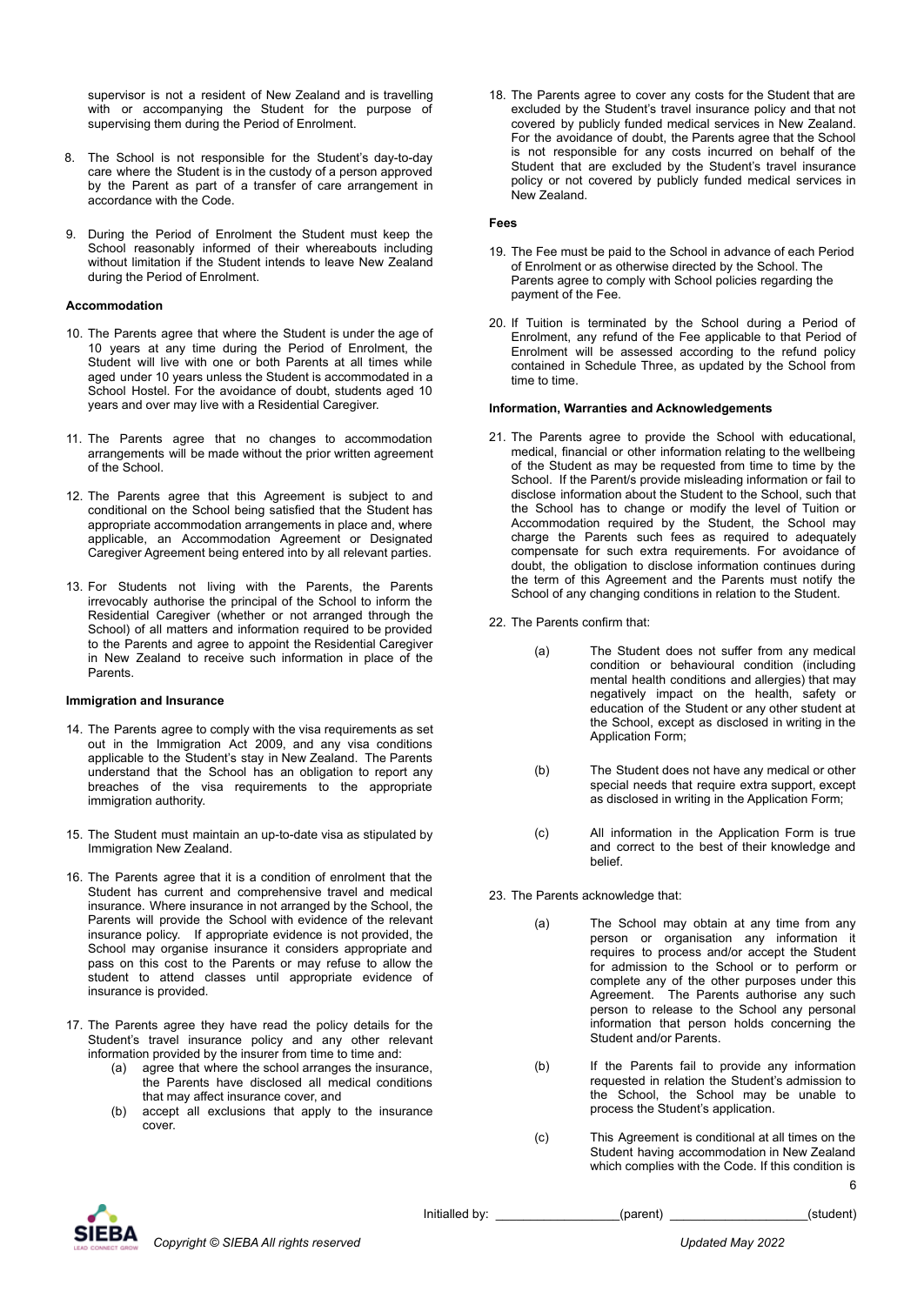unable to remain fulfilled, then this Agreement will be at an end.

- (d) Personal information of the Student and/or Parents collected or held by the School is provided and may be held, used and disclosed to enable the School to process the Student's eligibility to receive Tuition at the School and Accommodation.
- (e) The Parents agree that where the Student lives in a School approved Homestay, this Agreement is subject to an Accommodation Agreement being entered into by the School and the Parents.

Where the Student lives with a Designated Caregiver, this Agreement is subject to a Designated Caregiver Agreement being entered into by the School, the Parents and the Designated Caregiver. In either case, a breach by the Student of the Accommodation Agreement or of the Designated Caregiver Agreement will be considered to be a breach of this Agreement.

- (f) All personal information provided to the School is collected and will be held by the School.
- (g) The Student and Parents have the right under the Privacy Act 2020 to obtain access to and request corrections of any personal information held by the School concerning them.
- (h) Under the Privacy Act 2020, any information collected may be provided to education authorities.
- (i) Information relating to the education, health, welfare or safety of the Student, may be released to relevant parties outside the School, at the discretion of the School.
- (j) Where necessary to carry out any process under this Agreement, or to make any decision concerning the Student, the School may disclose personal information to any person, including immigration authorities, airlines, and travel agents.
- (k) Photographs and videos of the Student may be used for the Student's records and in any publicity material for the School including social media posts by school staff, unless otherwise agreed in writing by the parties.

### **Consent**

- 24. The Parents, who have signed this Agreement appoint and authorise the principal of the School (or such other person as may be appointed by the School to carry out the principal's duties) to:
	- (a) Receive information from any person, authority, or corporate body concerning the Student including, but not limited to, medical, financial, educational or welfare information;
	- (b) Provide agreements on the Student's behalf in the event of a medical emergency where it is not reasonably possible to contact the Parents.
- 25. Where the Student lives with the Parents, the School shall seek specific written agreement of the Parents in accordance with School policies and procedures before the Student participates in any activity either organised by the School or by another party on behalf of the School.
- 26. Where the Student is in the care of a Residential Caregiver, the School shall seek specific written agreement of the Parents before the Student participates in any activity either organised by the School or by another party which are considered to be adventure activities or extreme sports or are activities that are organised by the School and require the Student to stay away from their regular accommodation overnight.
- 27. Where the Student is in the care of a Residential Caregiver, except in the circumstances described in clause 26, this Agreement is considered to be written agreement of the Parents for any activity organised and/or supervised by the School, including trips and physical activities, regardless of whether agreement is sought from domestic students in relation to the same activity.
- 28. Where the Student is in the care of a Residential Caregiver, unless otherwise agreed in writing by the parties, this Agreement is considered to be written agreement for leisure travel or stays organised and supervised by the Student's Residential Caregiver where the travel is within New Zealand for a period of not more than seven days and does not result in the Student missing any scheduled school days.

## **Conduct, Welfare, Discipline and Termination**

- 29. The Student will comply at all times with School policies, the Code and the Act, and the Parents shall work with the School to ensure such compliance. This includes, without limitation, compliance with the Code of Conduct which is annexed to this Agreement as Schedule One, including any amendments made by the School during the Period of Enrolment.
- 30. In the event of any breach of this Agreement by the Student or the Parents, the School may take any Disciplinary Action it considers appropriate, including terminating this Agreement, and/or suspending, excluding or expelling the Student and (if applicable) notify Immigration New Zealand of its decision to terminate the Agreement or to exclude or expel the Student.
- 31. Without limitation, the following actions shall be considered to be breaches of this Agreement which may warrant Disciplinary Action:
	- (a) Refusal by the Student to obey any reasonable instruction given by any employee or officer of the School during the Period of Enrolment;
	- (b) Any breach of the School Code of Conduct by the Student;
	- (c) Any breach of the Accommodation Agreement or Designated Caregiver Agreement by the Student or Parent;
	- (d) Any act by the Student during the Period of Enrolment that creates a risk to the safety of any person;
	- (e) Any act by the Student during the Period of Enrolment that threatens the education of any other student;
	- (f) Any breach of clauses 15 or 16 of this Agreement or of the warranties contained in clause 22 of this Agreement;
	- (g) Failure to make payments according to the Fee Schedule; and
	- (h) Any other breach of this Agreement



Initialled by: \_\_\_\_\_\_\_\_\_\_\_\_\_\_\_\_\_\_\_(parent) \_\_\_\_\_\_\_\_\_\_\_\_\_\_\_\_\_\_\_\_(student)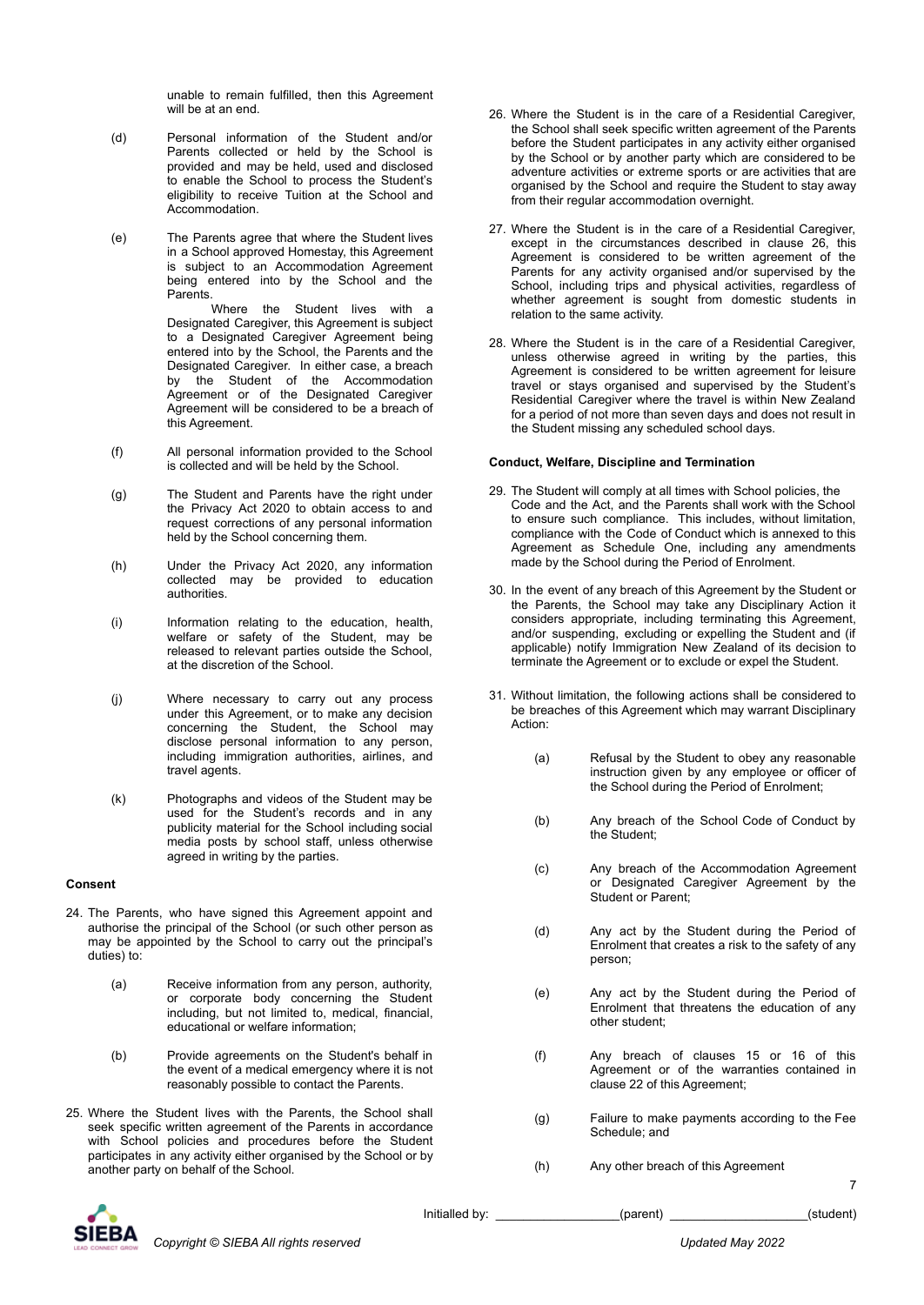- 32. Where appropriate, the School will follow the process set out in the Investigation Policy in this Agreement as Schedule Two when exercising its disciplinary powers as stated in clause 30 of this Agreement, but nothing in this Agreement shall limit the power of the School to immediately terminate this Agreement or expel or exclude the Student for serious misconduct or to suspend the Student pending investigation if the School concludes that this step is necessary for the purpose of protecting the safety of any person, including the Student.
- 33. The School may terminate this Agreement if there is a Welfare Issue and the School forms the view that it cannot reasonably continue to meet its obligations under the Code or the Act with respect to the health and wellbeing of the Student within the School.
- 34. Where appropriate the School will follow the process set out in the Investigation Policy which is annexed to this Agreement as Schedule Two when exercising the power in clause 33 of this Agreement, but nothing in this Agreement shall limit the power of the School to take urgent action, including terminating this Agreement or sending the Student home, where it considers that it is necessary to do so.

#### **General Matters**

- 35. No party to this Agreement is liable to the other for failing to meet its obligations under this Agreement to the extent that the failure was caused by an act of God or other circumstances beyond its reasonable control.
- 36. This Agreement shall be construed and take effect according to the non-exclusive laws of New Zealand. In relation to any legal action or proceedings arising out of or in connection with this Agreement the Parents:
	- (a) Submit to the non-exclusive jurisdiction of the Courts of New Zealand; and
	- (b) Agree that proceedings may be brought before any Court including any forum constituted under the Arbitration Act 1996 within New Zealand and waive any objection to proceedings in any such Court or forum on the grounds of venue or on the grounds that the proceedings have been brought in an inconvenient forum.
- 37. Notices given under this Agreement must be in writing and given to the addresses set out in the Application Form. Those notices sent by post will be considered to have been received ten (10) days after posting.
- 38. Notices may also be given by sending an email to the email addresses specified on the first page of this Agreement and will be considered to have been received 12 hours after it has been sent.
- 39. This Agreement contains the entire understanding between the parties. The terms of the Agreement may be changed by the School in consultation with the Parents, except where such change is required by New Zealand legislation or the Code. This Agreement shall continue in force during the Period of Enrolment with the School.
- 40. The School shall at all times comply with the Health and Safety at Work Act 2015.
- 41. Nothing in this Agreement limits any rights that the Parents or Student may have under the Consumer Guarantees Act 1993.
- 42. The parties acknowledge that before signing this Agreement, they have had the opportunity to seek independent legal advice about its content and effect.
- 43. This Agreement may be signed in one or more counterparts, each of which when so signed and all of which together shall constitute one and the same Agreement. Delivery of signed counterparts may be delivered by email, facsimile transmission or through an internet service set up for that purpose.
- 44. The parties agree that any dispute in relation to this Agreement will be resolved in line with the Code and the School Policies.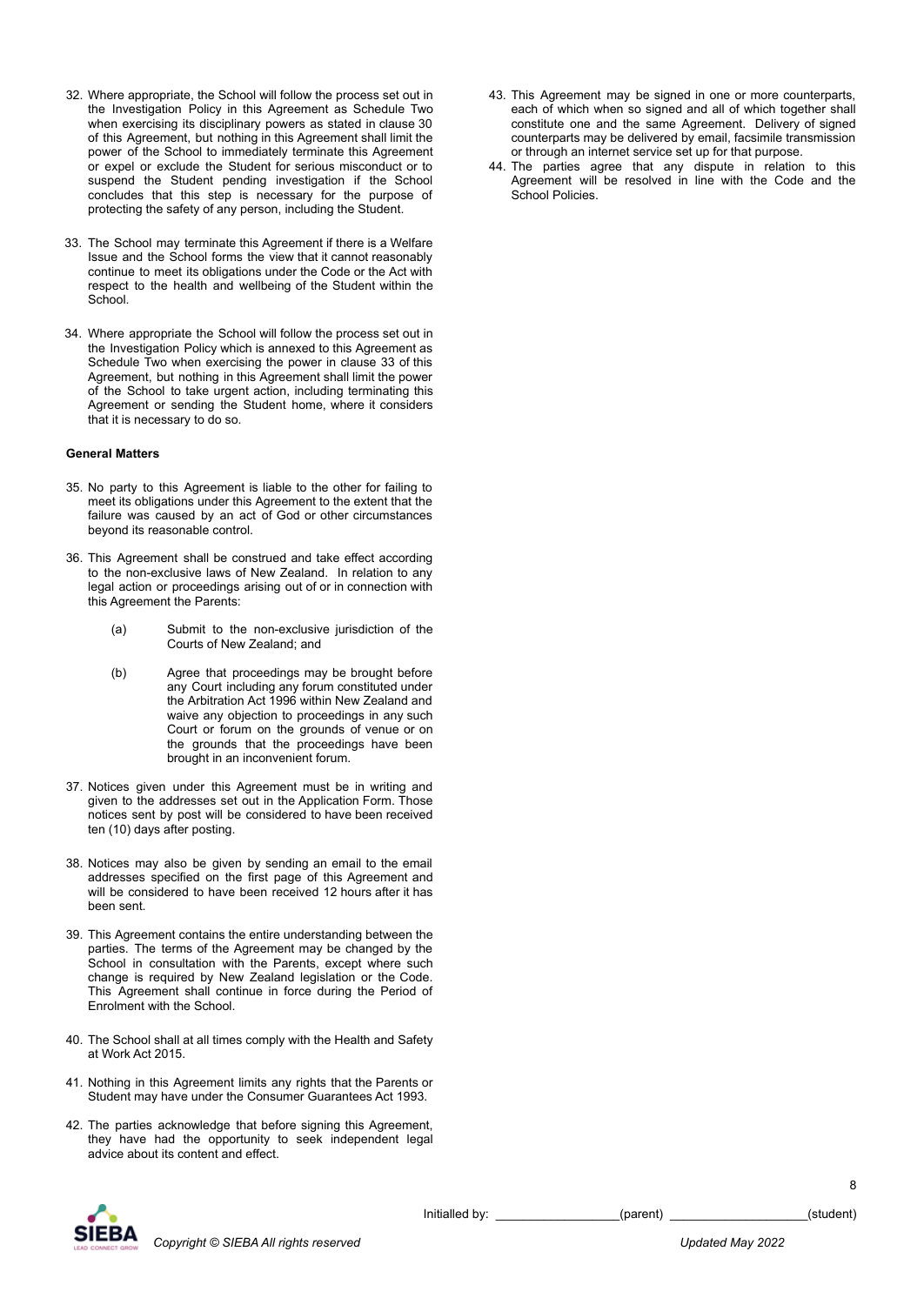# **PARENTS' DECLARATION AND AUTHORISATION**

We declare that the information contained in this application is true and complete. We understand that any false or incomplete information submitted in support of this application may invalidate this application and may result in the withdrawal of an Offer of Place. We agree that we have received sufficient information to make an informed decision about enrolment at the School.

**Key Terms:** This Agreement includes provisions:

- (i) that allow the School to discipline the Student, including by expulsion or to remove them from the School on health and welfare grounds;
- (ii) that control and limit the Student's rights of refund when Enrolment ends early;<br>(iii) that require the Parents to make full disclosure of all relevant information; and
- that require the Parents to make full disclosure of all relevant information; and
- (iv) that provide agreement for the School to permit certain activities without further agreement from the Parents.

*This is an important legal document, please read all clauses carefully.*

## **By signing this Agreement you:**

- 1. Confirm that all of the information in the Application Form is true and complete.
- 2. Confirm that where the Students is under 10 years of age, the Student will live with a Parent in New Zealand while enrolled at the School unless they are accommodated in a School Hostel.

# **SIGNING**

# **Parents**

By signing below, the Parents (as applicable) confirm that they have read the Agreement and agree to be bound by it in all respects: (please also initial each page of the Agreement, including the schedules)

| Name(s):      |  |
|---------------|--|
| Signature(s): |  |
| Date:         |  |

# **School**

By signing below, the authorised signatory of the School confirms that they are authorised to sign on behalf of the School, and confirms that the School will be bound by the Agreement in all respects:

| Name:      |  |
|------------|--|
| Signature: |  |

Date: \_\_\_\_\_\_\_\_\_\_\_\_\_\_\_\_\_\_\_\_\_\_\_\_\_\_\_\_\_\_\_\_\_\_\_

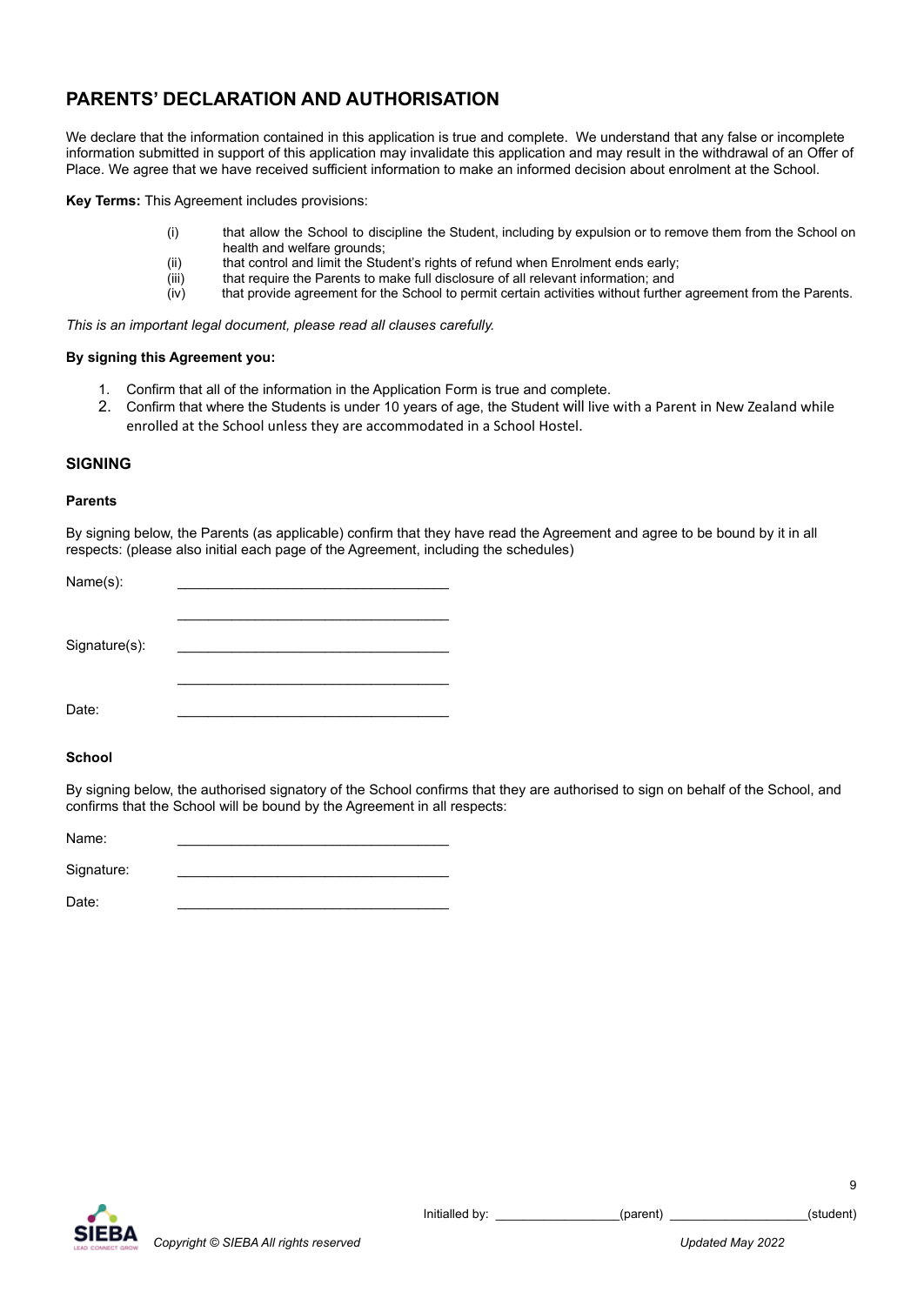# **Code of Conduct**

(Schedule One)

In line with our School Guidelines, it is expected that all International Students at Cambridge Middle School will:

- Abide by and not violate the laws of New Zealand;
- Adhere to our school values and guidelines;
- Follow the rules and programme set by their homestay caregivers;
- Complete their school work and participate in extracurricular activities to the best of their ability;
- Attend school every day unless they are sick or there are special circumstances;
- Be on time to school and classes;

 $\overline{1}$ 

- Always have the correct equipment to learn in all classes; and
- Only use approved devices to support class work.

Please view our School Guidelines at <https://www.cms.school.nz/parents--school-guidelines/>

Cambridge Middle School has a zero tolerance for bullying or discrimination. If you feel that an International student *is being treated unfairly, please contact the Senior Leadership Team and they will look into the matter.*

# **Values**





Initialled by: \_\_\_\_\_\_\_\_\_\_\_\_\_\_\_\_\_\_(parent) \_\_\_\_\_\_\_\_\_\_\_\_\_\_\_\_\_\_\_\_\_(student)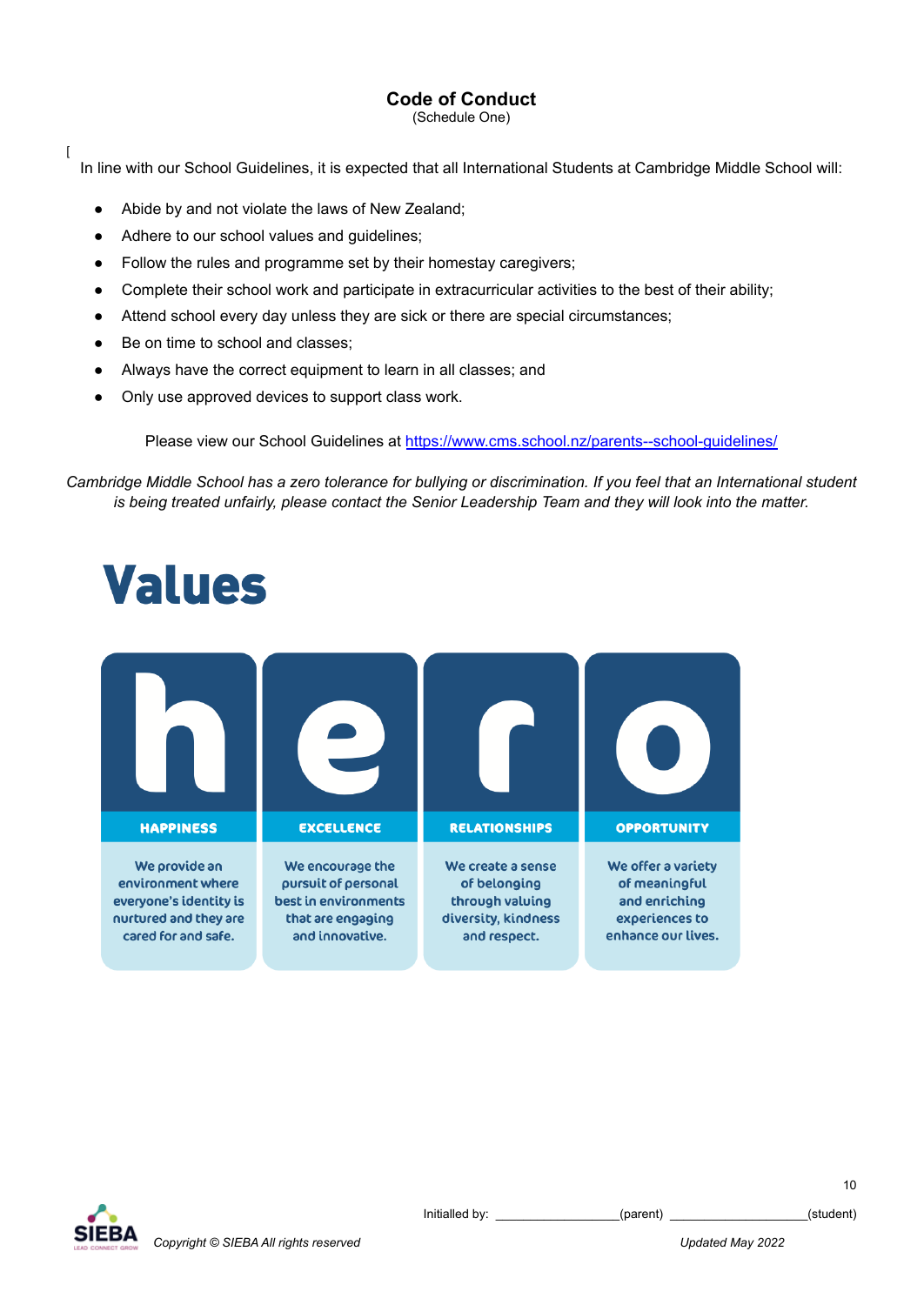# **Investigation Policy**

(Schedule Two)

1. The following is the School's current policy for dealing with Disciplinary Actions and Welfare Issues. This is not intended to restrict the School's general powers relating to discipline and this policy may be changed from time to time at the discretion of the School.

# **Overview**

- 2. Except in serious situations where immediate termination of the Agreement is necessary, or where the breach does not warrant any formal response other than a warning, the School will endeavour, where appropriate, to follow a two-stage investigation process (the Investigation Process).
- 3. In Stage One, the School will investigate and determine the facts of the situation being considered (**the Situation**), and will reach a conclusion on what happened and whether there is a Welfare Issue or an incident that requires Disciplinary Action or the termination of the Agreement.
- 4. During Stage One of the Investigation Process, the Student will have an opportunity to provide a response to any subject matter being investigated or to any allegation made concerning the Situation.
- 5. In Stage Two, if the School has determined some response is required, the School will consider the appropriate outcome for the Situation, up to and including termination of the Agreement.
- 6. During Stage Two of the Investigation Process, the Student will have an opportunity to provide a response to the Situation and any proposed outcome that the School is considering taking (**the Proposed Action**).
- 7. This policy does not limit the School's power to take appropriate action urgently and without following the Investigation Process if this is necessary having regard to the seriousness of the Situation. Such a determination may be made at any point during the Investigation Process.
- 8. This policy also does not limit the School's power to suspend the student for the duration of the Investigation Process where suspension is considered necessary for the safety or education of any person.

## **General Policy**

- 9. When the School is conducting an investigation involving the Student it will endeavour to provide the Student with the following:
	- (a) a written summary of the Situation (as it understands it) or the Proposed Action;
	- (b) an opportunity to respond to the Situation or the Proposed Action, either in person or in writing or both, at the choice of the Student;
	- (c) an opportunity to consider the Situation or the Proposed Action for a reasonable period of time (having regard to the seriousness of the Situation or the Proposed Action) before giving a response;
	- (d) an opportunity to contact his or her Parent before giving a response, unless the delay caused by contacting that person is unreasonable having regard to the seriousness of the Situation or Proposed Action;
	- (d) an opportunity to have an independent support person of his or her choice present at any meeting relating to the Investigation Process;
	- (e) an opportunity to meet with that support person in private at any stage during the Investigation Process;
	- (f) an opportunity to have a translator present (or otherwise facilitate the student participating in the Investigation Process in his or her own language) during any meeting or process if the School or the Student considers that a language barrier means that a translator is required; and
	- (g) a copy of this policy setting out the rights which the Student has when engaging in the Investigation Process.

## **Stage One: Incident Investigation**

10. When the School learns of any incident or any other thing that may be a breach of the Agreement or might otherwise warrant a Disciplinary Action or which may constitute a Welfare Issue, the School will notify the Student of the Situation and will provide the Student with an opportunity to give a response.



Initialled by:  $(parent)$  (parent) (student)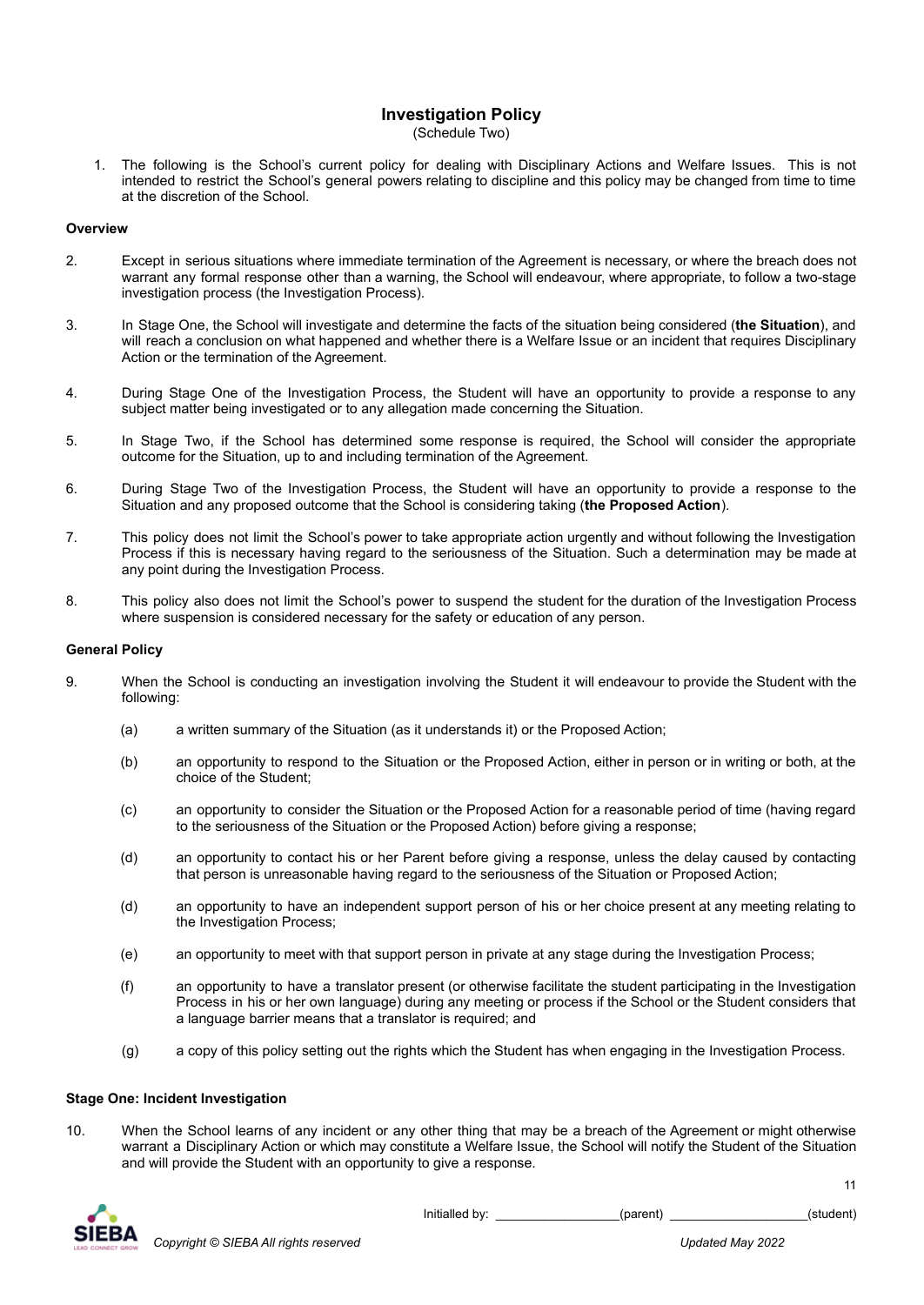- 11. Where appropriate, having regard to the seriousness of the Situation, the Student will have the opportunity to respond either in person or in writing or both, at the choice of the Student. The School will receive this response and give it genuine consideration before making a decision about the Situation.
- 12. When the School makes a decision about the Situation it will advise the Student and Parent, in writing if possible, about its conclusion as to what happened and whether it considers that it requires some kind of formal response – whether Disciplinary Action, Termination or other intervention.

## **Stage Two: Outcome Discussion**

- 13. If the School determines that a formal response is required, it will advise the Student and Parent of the possible actions that it will consider taking in response to the Situation and will provide the Student and parents with an opportunity to give a response.
- 14. Where appropriate, having regard to the seriousness of the Situation, the Student and Parent will have the opportunity to respond either in person or in writing or both, at the choice of the Student. The School will receive this response and give it genuine consideration before making a decision about the action to be taken.
- 15. When the School makes a decision about the action that it will take in response to the Situation it will advise the Student and Parents of its decision, in writing if possible. The action will not take effect, and no actions will be taken to put it into place, until the Student and Parents have been advised of the decision.

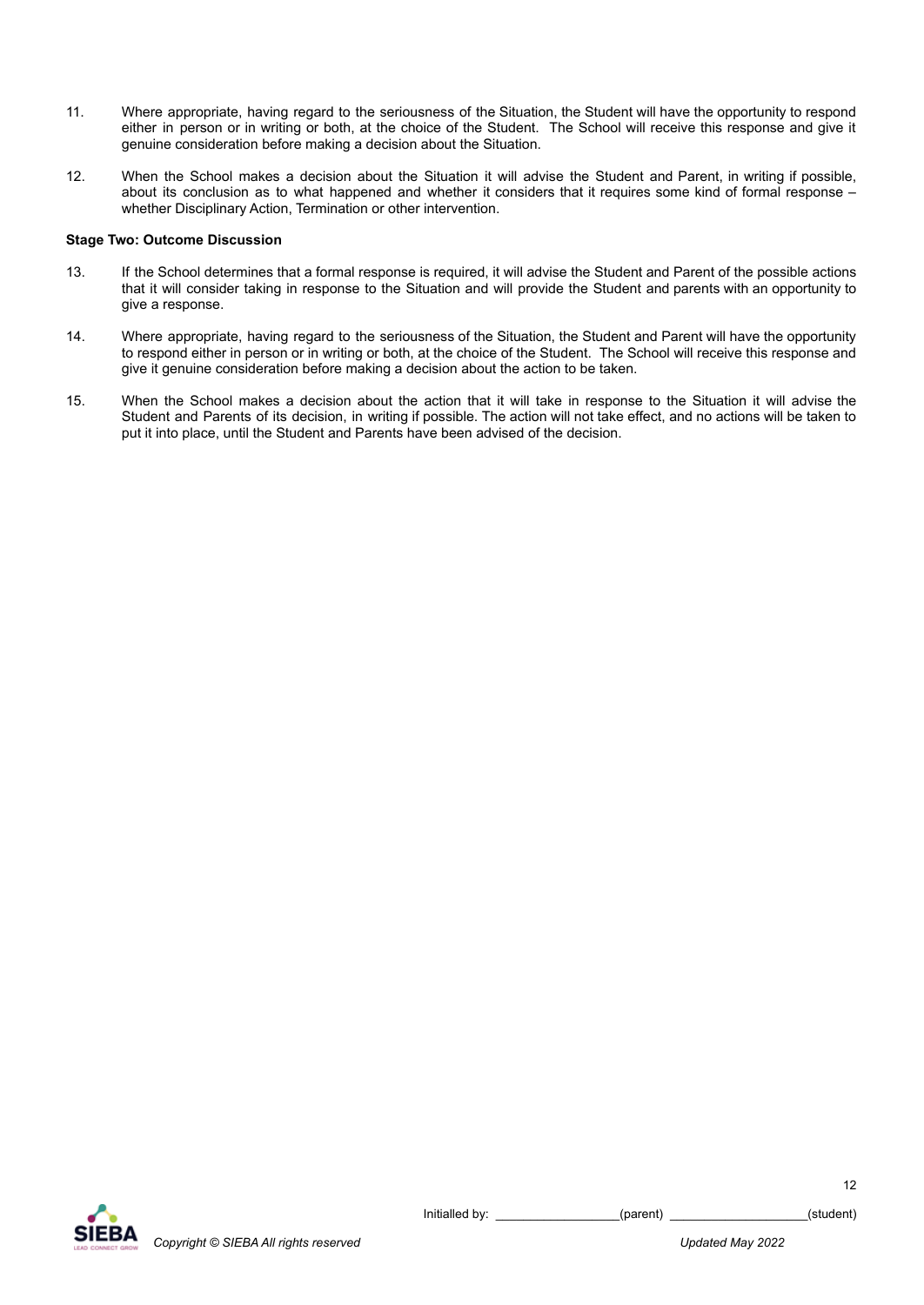# **Refund Policy**

(Schedule Three)

# **Requests for a refund of international student fees**

- 1. The School will consider all requests for a refund of international student fees. Requests should be made in writing to the School as soon as possible after the circumstances leading to a request. All refunds will be settled under the terms of this policy unless otherwise agreed by the School.
- 2. A request for a refund should provide the following information to the School:
	-
	- a. The name of the Student;<br>b. The circumstances of the The circumstances of the request;
	- c. The amount of refund requested;
	- d. The name of the person requesting the refund;
	- e. The name of the person who paid the fees;
	- f. The bank account details to receive any eligible refund, including bank address and swift code where relevant; and
	- g. any relevant supporting documentation such as receipts or invoices.

# **Non-Refundable Fees**

- 3. The School is unable to refund some fees. The following fees relate to expenses that the School may have paid or will incur as a result of receiving an application for enrolment and cannot be refunded:
	- a. **Administration Fee**: Administration fees meet the cost of processing an international student application. Administration fees exist whether an application is accepted or not or whether a Student remains enrolled after an application is accepted.
	- b. **Insurance:** Once insurance is purchased, the School is unable to refund insurance premiums paid on behalf of a Student. Students and Parents may apply directly to an insurance company for a refund of premiums paid.
	- c. **Homestay Placement Fee:** Homestay placement fees meet the cost of processing a request for Homestay accommodation by the Student. Costs incurred for arranging Homestay accommodation for the Student before the refund request cannot be refunded.
	- d. **Used Homestay Fees:** Homestay fees paid for time the Student has already spent in a Homestay cannot be refunded. Used Homestay fees may also include a notice period of two weeks.
	- e. **Portion of Unused Tuition Fees:** The school may retain a portion of unused tuition fees. Amounts retained will relate to costs that have been incurred or committed by the school and may vary.

# **Requests for a refund for failure to obtain a study visa**

**4.** If the Student fails to obtain an appropriate visa, a refund of international student tuition fees will be provided less any non-refundable fees as set out in this policy. Evidence must be provided to the School of Immigration New Zealand declining to grant a visa.

## **Requests for a refund for withdrawal from enrolment of one term or less:**

- 5. Where a Student is enrolled for one term or less and withdraws early, either before or after the start date of enrolment, other than where they have failed to obtain an appropriate visa and have provided evidence of this, there will be no refund of tuition fees or other relevant non-refundable fees.
- 6. Where the School terminates the enrolment of a Student enrolled for one term or less, there will be no refund of tuition fees, or other relevant non-refundable fees.

# **Requests for a refund for voluntary withdrawal from enrolment of more than one term:**

- 7. If the Student voluntarily withdraws **21 days or more before the start date of enrolment**, a refund will be provided less any non-refundable fees as outlined in this policy. The 21 days will be counted from the day after the School receives written notice of the Student's intention to withdraw from enrolment.
- 8. If the Student voluntarily withdraws **less than 21 days before the start date of enrolment**, other than where they have failed to obtain an appropriate visa and have provided evidence of this, a refund will be provided less a minimum of 10 weeks' tuition fees and any other relevant non-refundable fees as outlined in this policy. The 21 days will be counted from the day after the School receives written notice of the Student's intention to withdraw from enrolment.
- 9. If a Student voluntarily withdraws after enrolment has commenced, a minimum of 10 tuition weeks' notice is required. The notice period will begin the day after the School receives written notice of the Student's intention to withdraw from enrolment and the student may continue to attend school during the notice period.



Initialled by:  $(parent)$  (parent) (student)